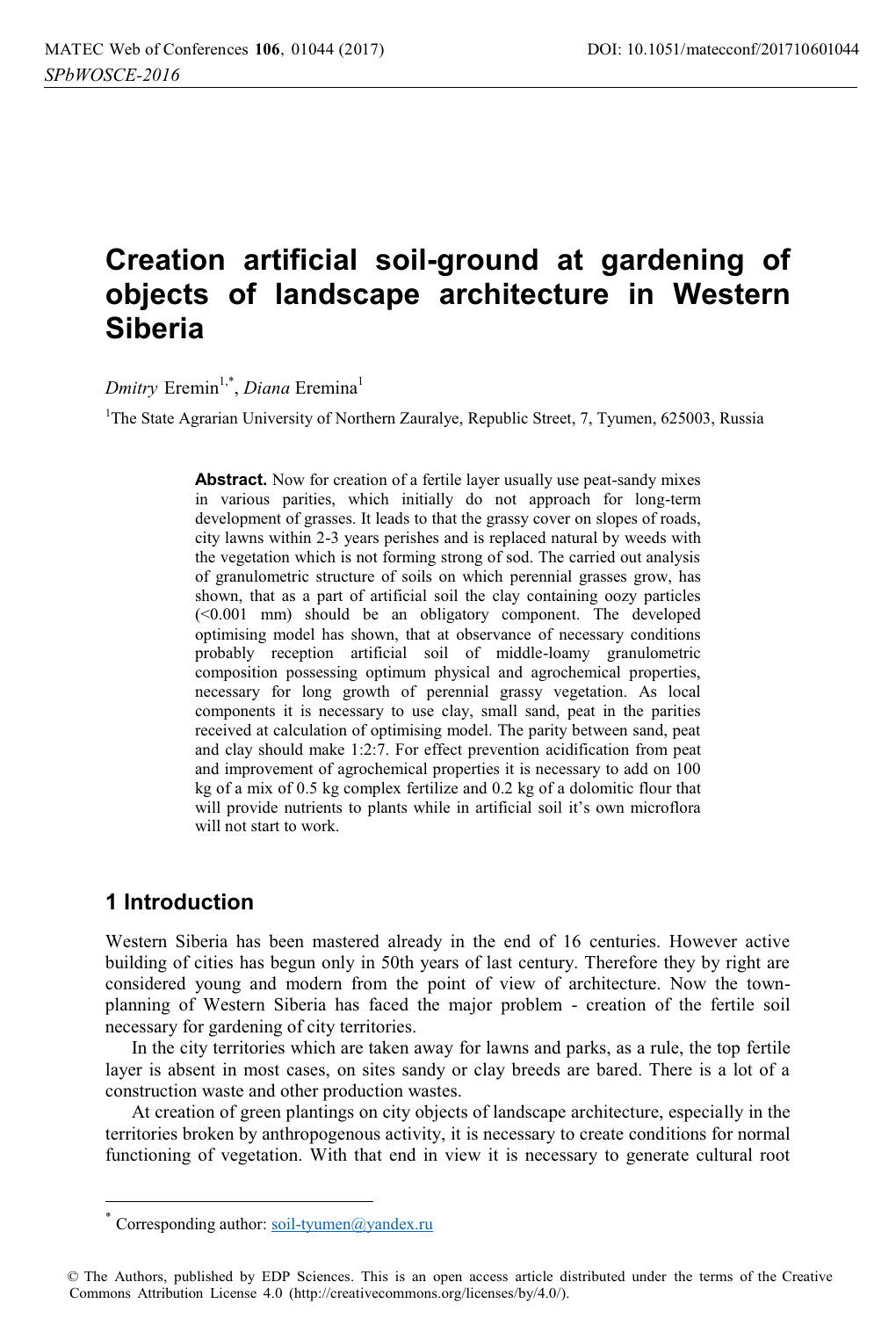layer of soil, capable to satisfy requirement of plants for nutrition elements, oxygen and water throughout decades.

On modern scientific representations and on the basis of foreign and domestic experience of landscape gardening building cultural root layer the soil cover under lawns should be thickness not less than 0.5 m and consist of the several horizons harmoniously interconnected among themselves. A necessary condition is the close physical and chemical interrelation of horizons of a soil cover.

One of the main reasons of deficiency of fertile soils is the severe climate prevent natural soil-forming process. Soils with well-developed humus horizon which could be used for dumping lawns, flowerbeds and parks are actively used now in agriculture. Removal of a fertile layer from them is forbidden, therefore to gardening of cities apply artificial soil-ground. At their creation many indicators, except for density usually are not considered. Discrepancy of physico-mechanical and chemical properties of artificial soilground leads to death of lawns and wood plantings. Therefore at creation of an artificial fertile layer it is necessary to consider climatic conditions and biological features of plants which will be used for gardening of city territories.

In Western Siberia at creation of a fertile layer urbanozem the peat-sandy mix in a volume parity of 70-80 % of peat and 20-30 % of sand is usually used. Visually the mix looks presentably enough, is similar to a fertile layer of the earth and should approach for all plants growing on it. Long-term supervision over a condition of lawns in the Siberian cities have shown, that annually perishes to 30% of the area of lawns, and 50% are characterised by very weak projective covering. The detailed analysis of a condition of city lawns has given the chance to establish absence normally developed of sod which is the important part of a grassy cover. The reason of it is initially incorrect approach to formation artificial soil-ground on which the grassy vegetation would feel excellently.

The purpose of researches. Development of componential structure artificial soil-ground on the basis of the analysis of fertility of chernozem soils of Western Siberia, providing favorable growth of perennial grasses

# **2 Materials and Methods**

Researches on influence artificial почвогрунтов on conditions of growth of lawns and other green plantings were spent at the State agrarian university of Northern Zauralye. As object lawns, beds and parks of Tyumen have been chosen. For formation optimum artificial soil-ground leached chernozem as the fertility standard has been chosen. The granulometric composition humus a layer and spreading breed of chernozem has been defined on laser unit Analisette-22. Using the optimizing computer model developed on chair mathematicians and computer science it has been made multicomponent artificial soilground of local raw materials (clay, peat, sand, fertilizers).

# **3 Results and discussion**

Has historically developed, that the perennial grassy vegetation grew and developed on soils heavy granulometric composition, concerning to loam or to clay versions. Our researches of virgin chernozems of Western Siberia have proved that optimum for grasses will be middle-loamy granulometric composition (Figure 1). On such versions of chernozems the phytomass of grassy plants reaches 15-18 tons per hectare; it is strongly marked well developed sod. On sandy chernozem the biomass of a grass is much less  $-7$ -10 tons. The reason of it is the adverse nutritious and water modes formed on chernozems light granulometric structure. Chernozem or chestnut soils are characterized by the big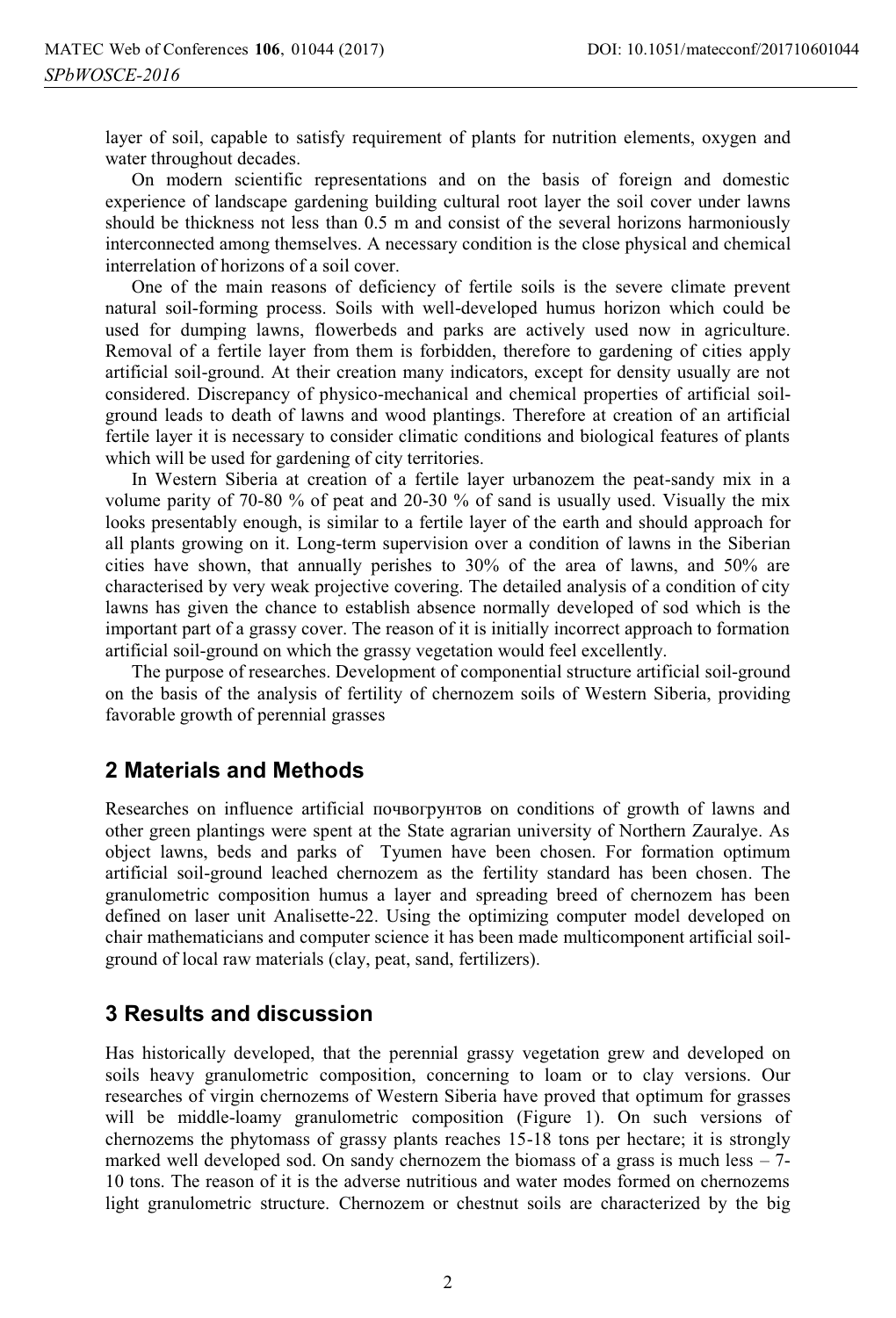moisture capacity, water penetration and water elevating ability that in a zone of insufficient humidifying will be the main indicator for development of perennial grasses [1,2]. The conservation of soil moisture helps also by the grassy vegetation forming powerful of sod through which water free passes deep into soils and by that does not flow down on a surface. Sod prevents the evaporation, creating effect of mulch. Therefore for favorable development of grassy vegetation on artificial soil-ground it is necessary to achieve, first of all, the prompt formation of sod.

Common in Russia, peat-sand mixture can hold enough water because the moisture content of certain types of peat can reach 1000 % of its volume [3]. Sand also creates the conditions for good water permeability. However, when drying peat for a long time loses its water-holding capacity, it becomes lighter than water and easily removed during snow melt or during heavy rains. Another negative point – peat-sand mixture hasn't a water-lifting ability due to the lack of capillary network. It is present only in the soil with a high content of silt particles. For Western Siberian peat-sand mixtures have another drawback – they have a very low conductivity. In severe winter conditions the soil under the peat layer quickly frozen, but the spring thaw is very slow. This leads to the formation of the shallow root system of perennial grasses and premature death as the result of dehydration in the summer.



**Fig. 1.** Phytomass of perennial grasses on chernozem soils different granulometric composition, t/hectares.

A further feature of chernozem soils of heavy granulometric composition is the high absorption capacity (cation exchange capacity), which is responsible for the retention of nutrients in the upper layer, preventing their premature washout when rain or snowmelt. The most important physico-chemical (exchange) and chemical absorption ability – they keep the phosphorus and potassium in the soil, making it available to plants. Chernozem soils initially have a high absorption capacity up to 40 mEq/100 g soil, while the sand is characterized by very low values – no more than  $10-12 \text{ mEq}/100 \text{ g}$  of soil [4].

The reason for this is the presence in soil of silty particles with a size less than 0.001 mm, the colloids, the core of which is the active humus. However, a humic substance in the peat is inert, since they were formed centuries ago. Therefore the problem of nutrient status of peat and sand mixtures will not be solved by the use of mineral fertilizers, because they will be washed in the first year. For the retention of phosphorus it is necessary to have a sufficient number of calcium cations in the soils mixture, constantly replenished by calcium carbonate, which initially is not in the sand and the peat.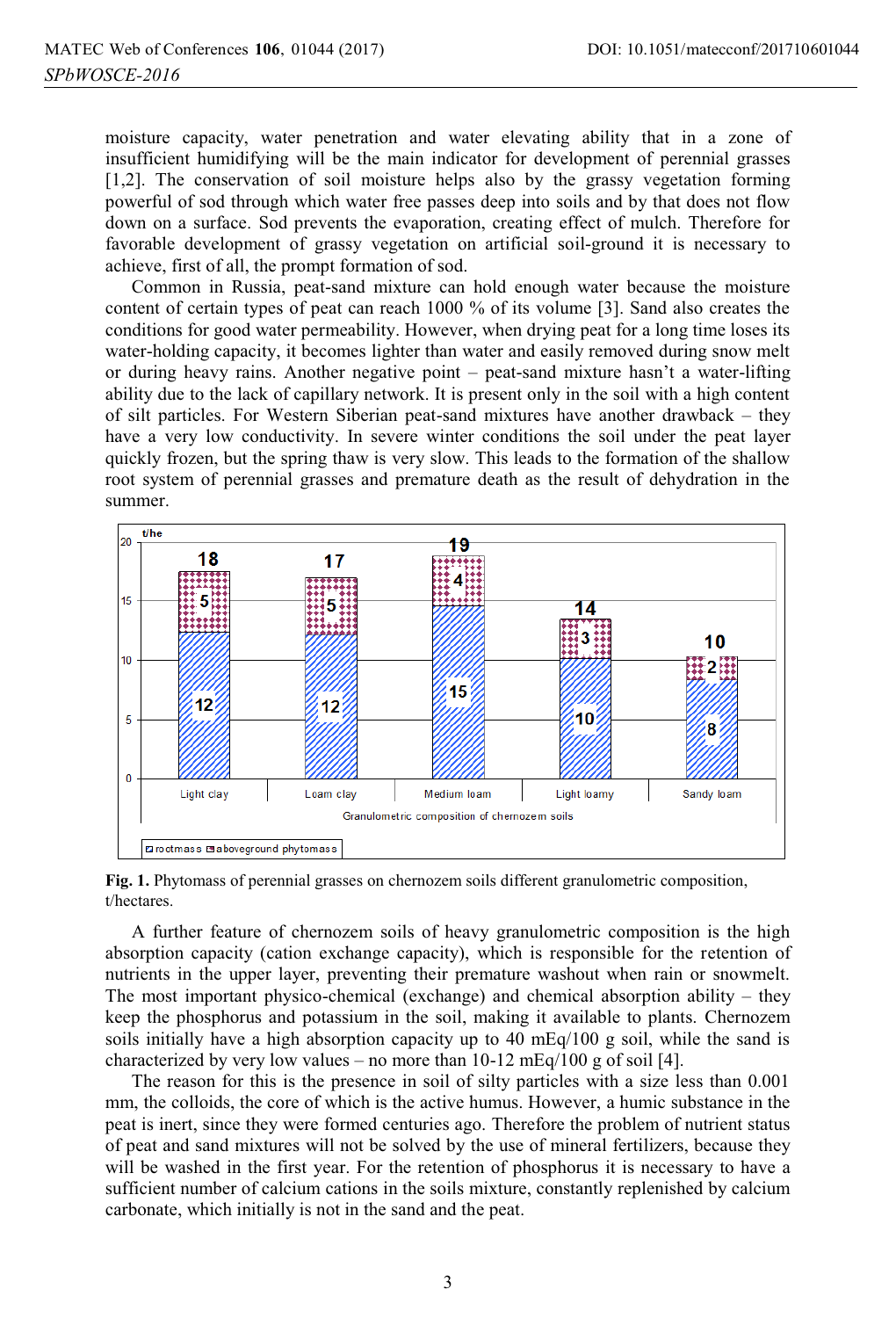To solve the optimal fertile soils for perennial grasses it is necessary to conduct a detailed analysis of the granulometric composition of chernozem. Figure 2 presents the diagram of distribution of the fractions of elementary soil particles of leached chernozem as the most fertile soil in West Siberia.

On the average on sand fraction accounts for up to 25 % of set of all particles. It should be noted that this fraction is represented by fine sand (0.25-0.05 mm). It is a characteristic feature of soils of the Siberian region [5].

In the nature there are the chernozems generated on loess where sand practically is not presented, however these chernozems are characterised by the lowered water penetration, which in the conditions of Siberia can lead to occurrence of superficial washout. At 30 % accounts for a fraction of a coarse dust and  $silt - it's$  a combination gives the chance formations favorable granulometric composition. It is necessary to notice, that in the Tyumen area, especially in its northern areas often use dust the sand which sizes correspond to a coarse dust [3].

However, they do not approach for creation soil-ground as their mineralogical structure is presented by the mainly strongly crushed quartz which does not comprise some nutrients and cannot form a basis for primary structurization.



**Fig. 2.** Granulometric composition of the humus layer of leached сhernozem in the forest steppe zone of Zauralye.

The lake sapropel which stocks in the country are huge can be a source of silt particles for creation artificial soil-ground. Also the clay withdrawn at building or working out of open-cast mines can appear very good raw materials. In any case, the detailed analysis of granulometric composition is necessary for inclusion in a settlement part of model. At clay use as bases of a mineral matrix, it is possible to refuse separate addition of the basic fractions of elementary soil particles as usually it initially possesses rather favorable granulometric composition (Figure 3).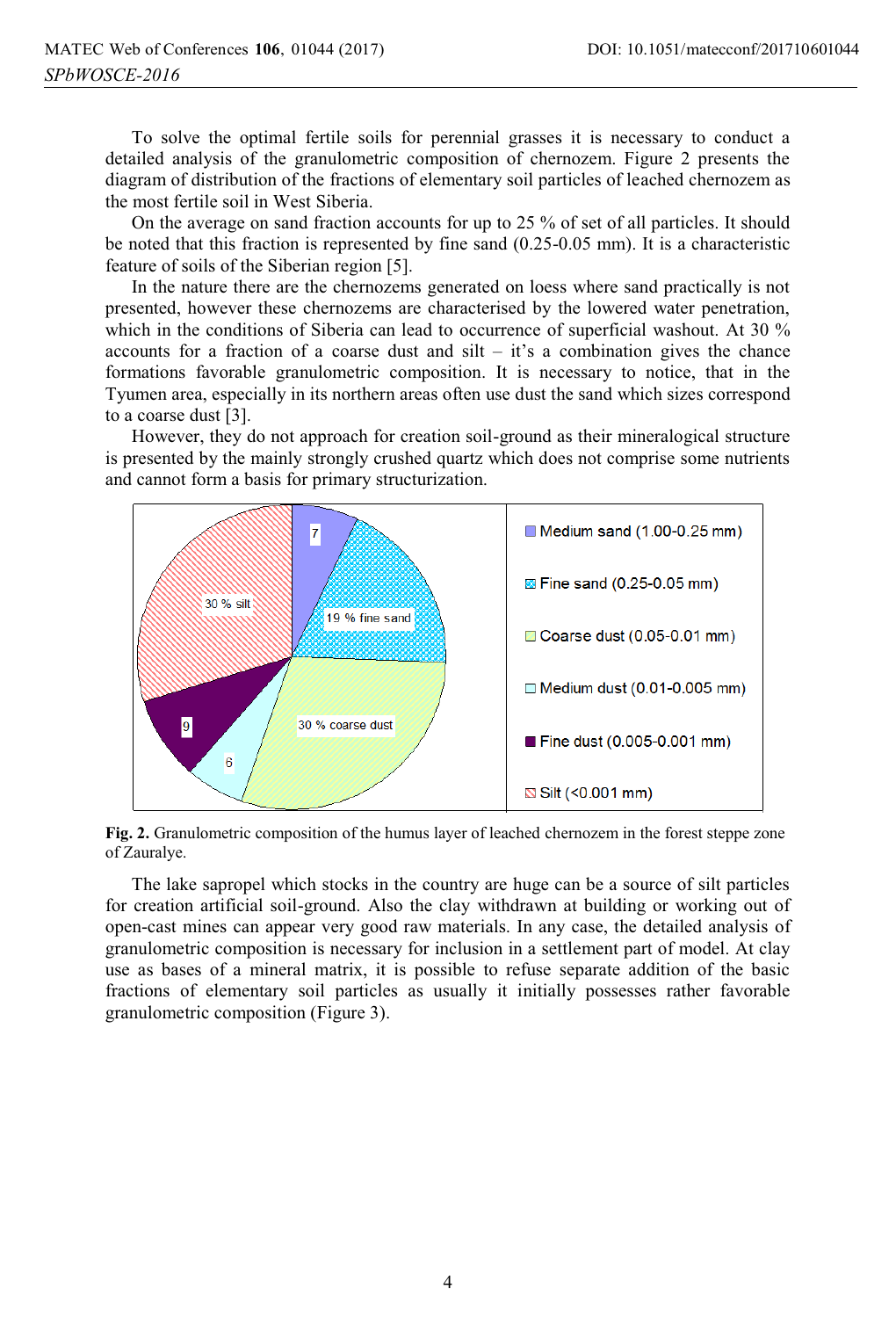

**Fig. 3.** Granulometric composition of underlying rocks in the South of the Tyumen region, the depth of the selection of 5 meters.

At use of clay as a component at drawing up soil-ground it is necessary to check up it on presence of water-soluble salts which can have harmful influence on development of grassy vegetation. For this reason we do not recommend to replace clay with sludge deposits which have remained at oil extracting, despite rather favorable granulometric composition [6].

If as a basis there will be clay extracted from depth of 1-2 meters it will relieve us of entering of a calcium carbonate as in a forest-steppe zone of Zauralye it meets practically everywhere on this depth. Otherwise - the calcium carbonate is necessary for entering in the form of a chalk, lime or dolomitic flour.

As a result of the analysis of elements of fertility of chernozem we had been developed optimising model of structure artificial soil-ground, possessing properties chernozem soils and favorable for development on it seeded perennial grasses. As a mineral matrix we used the sand taken from open-cast mine, near the city of Tyumen; clay – from a place of construction of many-storeyed houses; peat.

Before mixing clay was dried, crushed and sifted through a sieve with diameter of apertures 2 mm. Use of not crushed clay does not give uniform hashing with peat. The parity between sand, peat and clay has made 1:2:7 accordingly. After hashing in a concrete mixer on 100 kg of a mix 0.5 kg complex fertilisers and 0.2 kg of a dolomitic flour have been added. The experimental sample of soil-ground created by us was characterised medium loam by structure, the optimum acid-alkaline characteristic (рН 6.5 units) and the balanced nutrients for grassy plants.

# **4 Conclusion**

Use of a peat-sandy mix as creation of a fertile layer at formation of lawns or flowerbeds in the conditions of Western Siberia is unacceptable, as on agrochemical and to water-physical properties it cannot provide normal development of perennial grasses after sowing. The peat-sandy mix cannot be favorable for long growth of perennial grasses because of unsatisfactory physico-mechanical and agrochemical properties.

For formation optimum for seeded grasses artificial soil-ground as the standard it is necessary to use the characteristic of fertility of local soils on which grassy plants initially grow. As the integral components it is possible to apply clay, small sand, peat in the parities received at calculation of optimising model. Made soil-ground in corresponding proportions